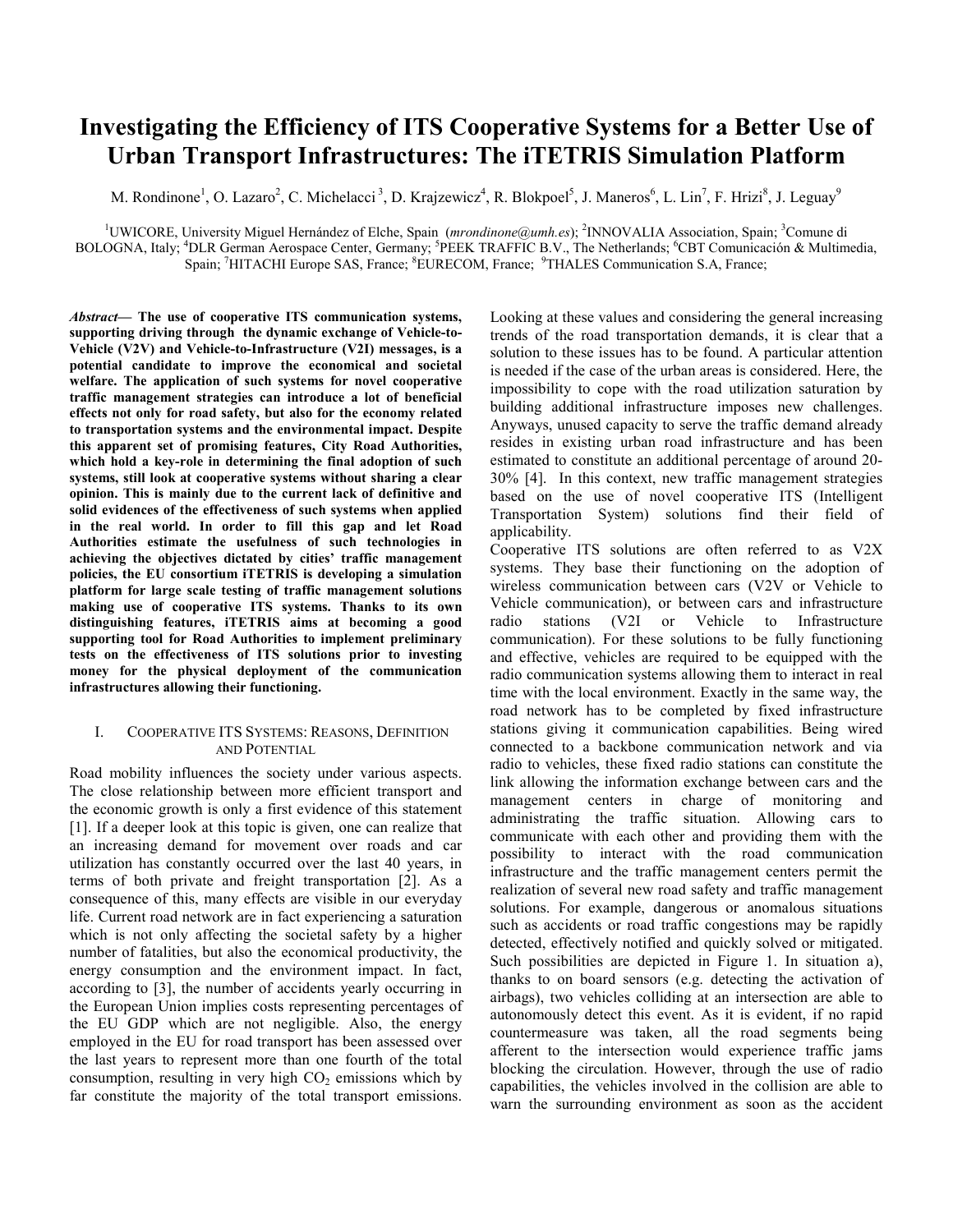occurs. A notification message starts to get propagated over the incoming vehicles that, after processing the message, retransmit it towards the peripheral parts of the illustrated scenario. Here, vehicles receiving the notification are not only able to be quickly warned, but also to avoid the congested zone by taking alternative routes. In situation b), the temporary presence of road works is currently causing a slowdown in the traffic flow. By exchanging and processing radio messages, the vehicles involved in the congested zone can run algorithms to realize that such a situation differs from the normality, and that a reaction has to be undertaken in order not to further congest the area. A notification message is thereby generated and delivered through the incoming vehicles, which, as in the previous case, can select alternative directions.



Figure 1: Examples of cooperative ITS systems' utilization. a) Accident occurrence notification; b) Traffic congestion detection and dissemination

It has to be highlighted that, although not shown in the examples, these procedures can be supported by the already mentioned fixed radio stations eventually deployed in the considered scenario. In both situations a) and b), the presence of fixed radio stations can activate a link between vehicles and traffic centers, so that traffic situations can be monitored in a centralized fashion. In this way, the decisions about where to disseminate radio notifications of anomalous events are taken from the traffic center's wider perspective and therefore are more rational. After selecting the zones where the notifications are needed, the traffic center uses the available fixed communication infrastructure stations to transmit the messages over them. By following similar approaches, the deployment of novel, dynamic and intelligent traffic management applications is possible. The introduction of ICT technologies

into cars will convert them into active mobile probe sensors increasing not only their capability to quickly detect and notify dangerous situations, but also the accuracy and the reactivity of current solutions used to estimate the traffic conditions, like for example inductive loops. As shown, effective vehicle rerouting policies or other kinds of traffic reactions may be generated and communicated anywhere over the road network in a very straightforward way. All this allows improving the mobility under the various aspects previously mentioned: reducing dangerous situations, traffic congestions and travel times with consequent beneficial repercussions on safety, economy and environment.

The European Union has already been promoting for years the research on the feasibility and effectiveness of such solutions [5]. At the same time, big efforts have been done by the industrial and academic world to create and develop the suitable technology allowing inter-vehicular communications. Moreover, standardization entities like the European ETSI are currently working to settle agreed communication architectures regulating V2X systems' use and exploitation. However, the final success and the definitive application of these systems is mainly dependant by the user entities devoted to finally implement and exploit the cooperative system technology: the City Road Authorities. Although cooperative ITS systems seem to be a very promising solution for a more rational use of urban road infrastructure, City Road Authorities look at them with a certain skepticism. The main reason of this is that the effectiveness of such systems cannot be proven before a full deployment, whose cost would require relevant investments [6]. In fact, before City Road Authorities can fully embrace such technologies, there is a need to present them with solid and conclusive evidence clearly showing the performance of cooperative ITS solutions and showing how results are achievable which fulfill cities' desired objectives and overlap with the goals they aim at. This issue is mainly due to the current lack of means for accurately evaluating whether the contribution of V2X in supporting innovative traffic management strategies is good enough to justify the costs of their implementation.

## II. THE ITETRIS CONCEPT

To provide an answer to the aforementioned issues, the iTETRIS research project (www.ict-itetris.eu) has been financed by the EU FP7 programme. iTETRIS is devoted to the development of a European open source integrated platform for combined traffic and communication simulation. The other research initiatives which have been so far financed to investigate the functioning of cooperative systems often assume the use of small-sized real world experiments. Even if these tests can quantify the correctness of vehicular on-board technologies' implementation in a more realistic way, they present intrinsic critical limitations preventing them to generate exhaustive conclusions about the real impact and usefulness of such systems. These limitations are a consequence of the practical impossibility to convert such tests into long-lived experiments involving large areas and high number of vehicles. When evaluating traffic management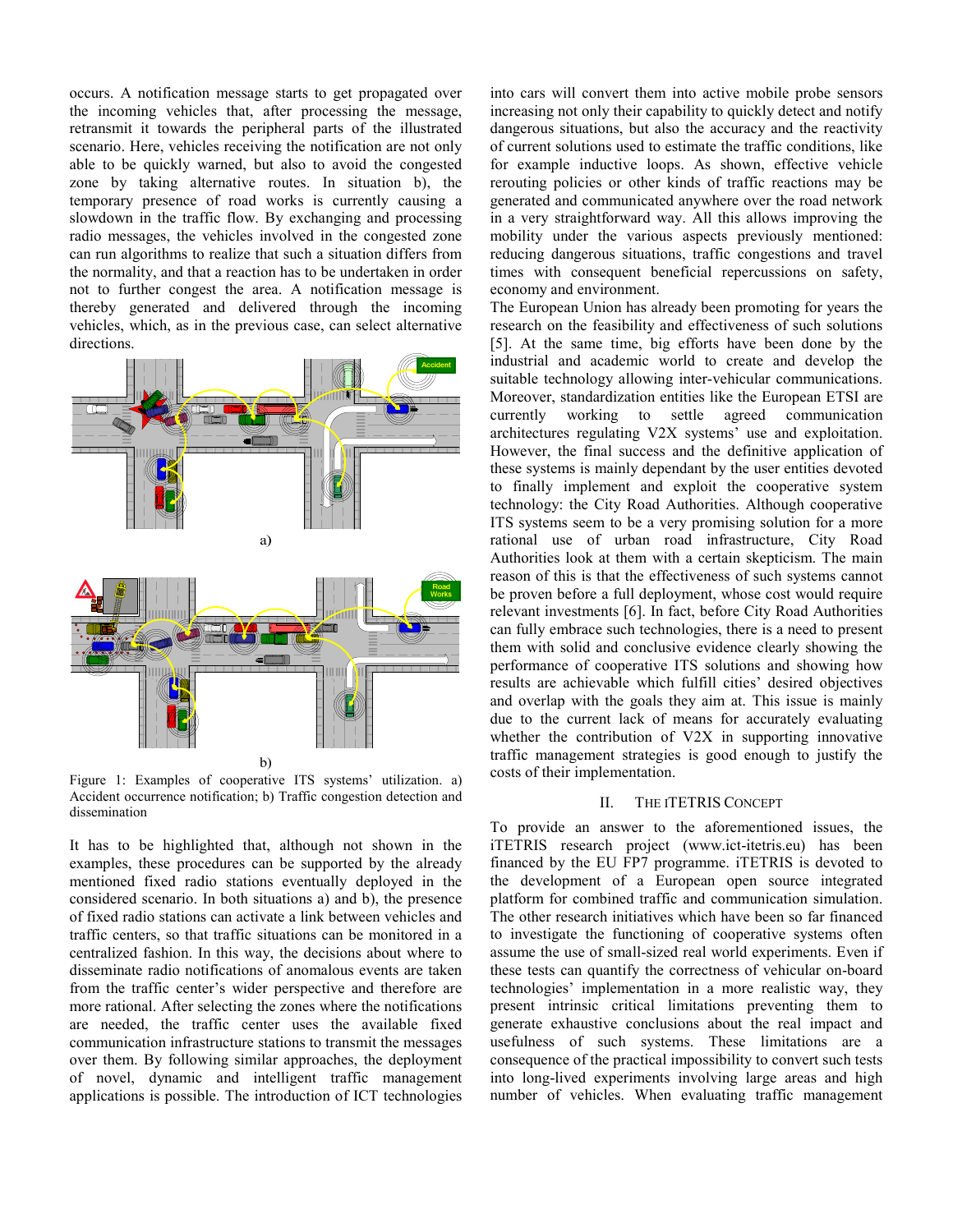strategies, such estimates become a key point since traffic strategies may concern decisions that, adopted in a given location, may affect road traffic conditions in other ones. iTETRIS peculiarity compared to other research projects or simulation platforms lies in the fact that it is being engineered to efficiently evaluate Cooperative ITS traffic management strategies over such large scale scenarios [7]. With these characteristics, iTETRIS is presented as a valid supporting tool for City Road Authorities to get a first insight of the potential of cooperative systems. As the final users of such technologies, Road Authorities can select among the various capabilities offered by cooperative systems those for implementing the traffic strategies to fulfill their own goals. Under these conditions, iTETRIS provides a complete simulation tool where a first evaluation study of effectiveness can be conduced before investing on the physical deployment of the V2X technologies needed. As stated above, the reliability of iTETRIS results derives from the possibility of running simulations involving metropolitan areas, long times and a high number of vehicles. On the other hand, if it is assumed that a given city already presents cooperative ITS system availability, the tool can be used for optimization policies. Maintaining and modifying currently adopted strategies or implementing new ones to manage traffic in a more efficient way will be possible through the use of iTETRIS. As a simulation platform, it can be used to find and evaluate solutions for more rational (or less impacting) car traffic flows. This will in turn result in a lot advantages, e.g. a more efficient usage of the road infrastructure, a more comfortable mobility for pedestrians and goods, an easier local freight transport and a lower environmental impact. iTETRIS can also help to investigate the impact that public and private transport have on each other: policies for promoting the public transport or bounding the normal car access over certain areas can be simulated and their consequences can be studied. Finally, iTETRIS can evaluate the capability of V2X systems to actively collect traffic data and realize more accurate and real time traffic monitoring: traffic management centers would be constantly fed with up-to-date information reflecting the real underlying status of traffic situations; traffic jams or road fatalities would be suddenly detected and their negative consequences mitigated in a very real time fashion; traffic lights timing configuration procedures could more efficiently follow the changes in the traffic demand (e.g. increasing of traffic volumes in rainy periods). Also, the use of cooperative systems as valid replacement of traditional methods for traffic monitoring (e.g. inductive loops) could be assessed (please see next section).

#### III. PLATFORM, STRATEGIES AND SCENARIOS

As mentioned in the previous section, the aim of the iTETRIS project is to realize a European standard compliant, sustainable and open source platform combining traffic mobility and wireless communications simulation abilities to investigate the use of V2X technologies in cooperative traffic management strategies over large-scale scenarios. Its capacity to investigate the reactions that V2X exchange of messages imply on vehicles' routes permits to generate reliable, accurate and multidimensional results to fully examine the potential of cooperative systems. To achieve all this, a 3-blocks architecture is adopted (see figure 2). SUMO and ns-3 are two open source simulation platforms, respectively for traffic mobility and wireless communication, which are integrated by a third block called iTETRIS Control System (iCS). Application algorithms supporting cooperative traffic management strategies are independently implementable out of the platform, on the top of the iCS.



Figure 2: iTETRIS platform structure

The functioning of iTETRIS is an interaction between its blocks. Triggered by Application commands, ns-3 simulates V2X radio communications in vehicular scenarios. When the wireless simulator generates receptions deriving from these communication sessions, it notifies these events to the Application block, which, in consequence, imposes actions to vehicles or other objects (e.g. traffic lights) in the road network simulated over SUMO. As a result of this, SUMO continuously feeds the other blocks with vehicles' position updates, whose knowledge is essential for wireless simulations. As the central module in the architecture, the iCS facilitates the exchange of data between all the functional blocks and supports the simulation flow by control and synchronization functions.

iTETRIS identifies and defines a set of practical solutions (called strategies in the project) for both traffic condition estimation and traffic management. The first class of strategies use dynamic V2X communications to monitor traffic situations and detect anomalous cases in a more reactive, precise and efficient way. Examples of this class are "Distributed traffic jam detection" and "Induction loop Replacement". The first strategy is similar to what shown in Figure 1b).Vehicles exchange radio messages with each other and constantly run algorithms that, processing the information contained in the received messages, are able to fully autonomously detect traffic congestions without using any additional external information system (e.g. variable traffic signs). The information that are exchanged via radio concern individual properties of each vehicle: position, speed, heading